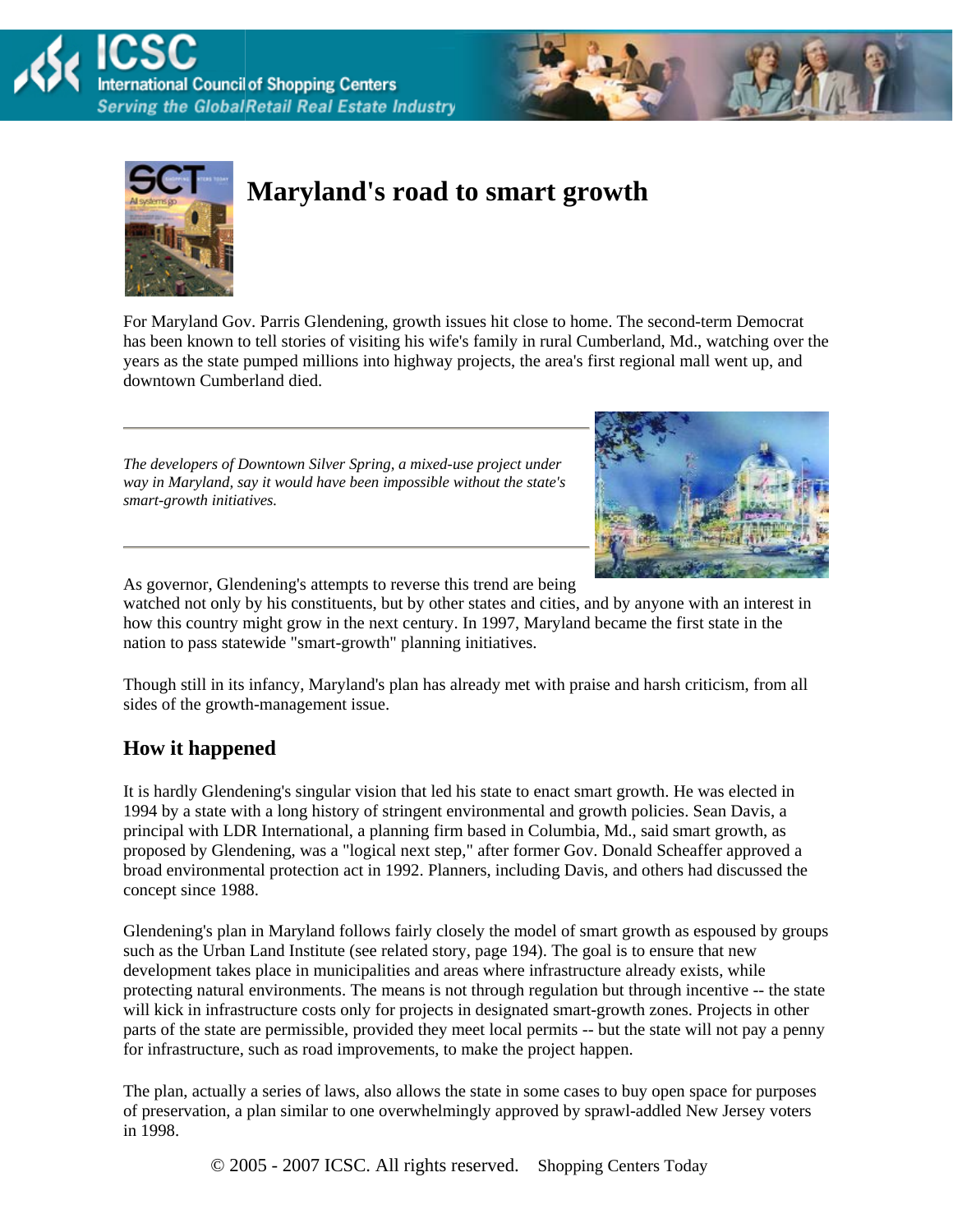# **The upside**

The Peterson Cos., a development firm based in Fairfax, Va., along with Rockville, Md.-based developers Foulger Pratt Co. and Argo Investment Co., broke ground in April for Downtown Silver Spring, a mixed-use Main Street redevelopment in Silver Spring, Md. (Shopping Centers Today, April 1999). The development, a "new urbanist" project that seeks to combine narrow streets, offices, apartments for high- and low-income families, and 400,000 square feet of service and entertainmentrelated retail, would not have been possible without smart-growth incentives, said Tom Maskey, senior vice president of Peterson.

"We absolutely would not, could not, do this project without the smart-growth program," said Maskey, explaining that features such as housing above a parking garage and major improvements to existing streets were vital to the project's success. "Just to build that parking garage, we couldn't get enough rent to justify it."

*Downtown Silver Spring (Md.) will feature entertainment-oriented retail.*



Seen through the smart-growth lens, the project makes perfect

sense. Its dense housing, and across-the-street retail and office space cut down on the need to drive, making environmentalists happy. Reusing existing buildings and breathing life back into a dead Main Street pleases the municipality. Creating new housing in town discourages Marylanders from settling elsewhere; that developers and retailers expect to make a buck off the project makes sense for them.

"We've been able to overcome [high in-town development costs] through the help of Montgomery County and the state of Maryland -- both in their ability to assemble land and their commitment to help buy down its cost -- to get the cost of opening a store comparable to what it costs retailers in suburban environments," said Bryant Foulger, vice president of Foulger Pratt. The developers expect tenants ranging from a supermarket to a multiscreen theater to commit to the project.

With 100,000 square feet of retail expected to open in a year, and the first of 160 apartment units ready for occupancy in late 2000, Maskey is confident Downtown Silver Spring will be a success.

But he has doubts that "new urbanism" will work in every smart growth town in Maryland or elsewhere.

"There's certainly been a call for projects like these, but the jury's still out as to whether all of them can work," he said, noting that Silver Spring's proximity to the major employment base of Washington, D.C., gives it an edge that other Maryland smart-growth towns may not have. "Not everybody wants to live this way."

# **The flip side**

Davis, the LDR International planner, sat on a state growth commission for some 10 years as leaders and groups discussed strategies that eventually became the statewide smart-growth initiative in 1997. While he originally was solidly behind the plan as discussed, not long after it was implemented, a smart-growth bite changed some of his opinions.

Chapman's Landing, a planned community including residential units, a golf course and retail, in a smart-growth zone in Charles County, died suddenly last year when the state bought out the developer